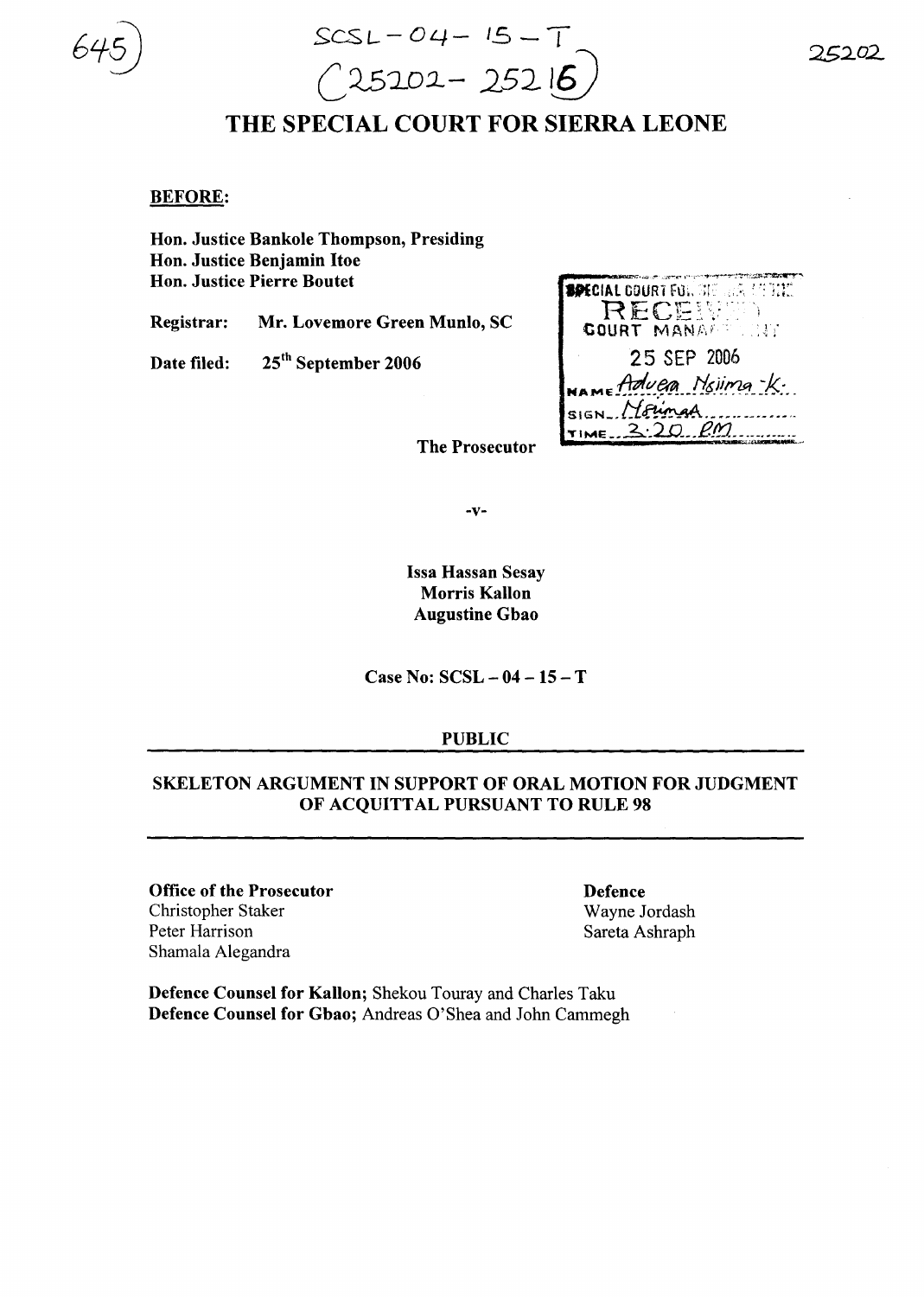1, On 2nd August 2006 Trial Chamber I issued its Scheduling Order Concerning Oral Motions for Judgment of Acquittal Pursuant to Rule 98 of the Rules of Procedure and Evidence of the Special Court for Sierra Leone. It was ordered, inter alia, "That each Defence Team shall file by no later than Monday 25<sup>th</sup> of September 2006, at 4.00 pm a Skeletal Argument identifying and notifying in a clear and concise manner the specific issues per each count of the current Indictment, as well as any legal argument, that the Defence intend to raise in their oral submissions. The skeletal Argument shall accordingly indicate the specific evidence considered relevant to each of the said specific issues, as follows:

 $\hat{r}$ 

- a) In relation to witnesses: the witness pseudonym or public name as well as the date, page and line of the relevant transcripts of his or her testimony;
- b) In relation to exhibits: the exhibit number and page reference;
- c) The Skeletal Argument shall also contain a list of authorities that the Defence intend to refer to in their legal arguments, if any".<sup>1</sup>

## **Rule 98: Motion for Judgment of Acquittal**

2. Pursuant to Rule 98 and in compliance with the  $2<sup>nd</sup>$  August 2006 Order the Defence submits that the Trial Chamber should enter a judgment of acquittal on the following counts of the indictment (see paragraphs 7-49 below).

#### **Procedure**

3. The Trial Chamber shall conduct an analysis of the sufficiency of the evidence as it relates to each separate paragraph as charged in the various counts of the Indictment. The Defence submit that the Trial Chamber is obliged to conduct the analysis in relation to each Count of the Indictment irrespective of whether the

<sup>&</sup>lt;sup>1</sup> Prosecutor v. Sesay et al., SCSL-04-15-621, "Scheduling Order Concerning Oral Motions for Judgement of Acquittal Pursuant to Rule 98," 2 August 2006 (24880-24884), pp. 4, Order I.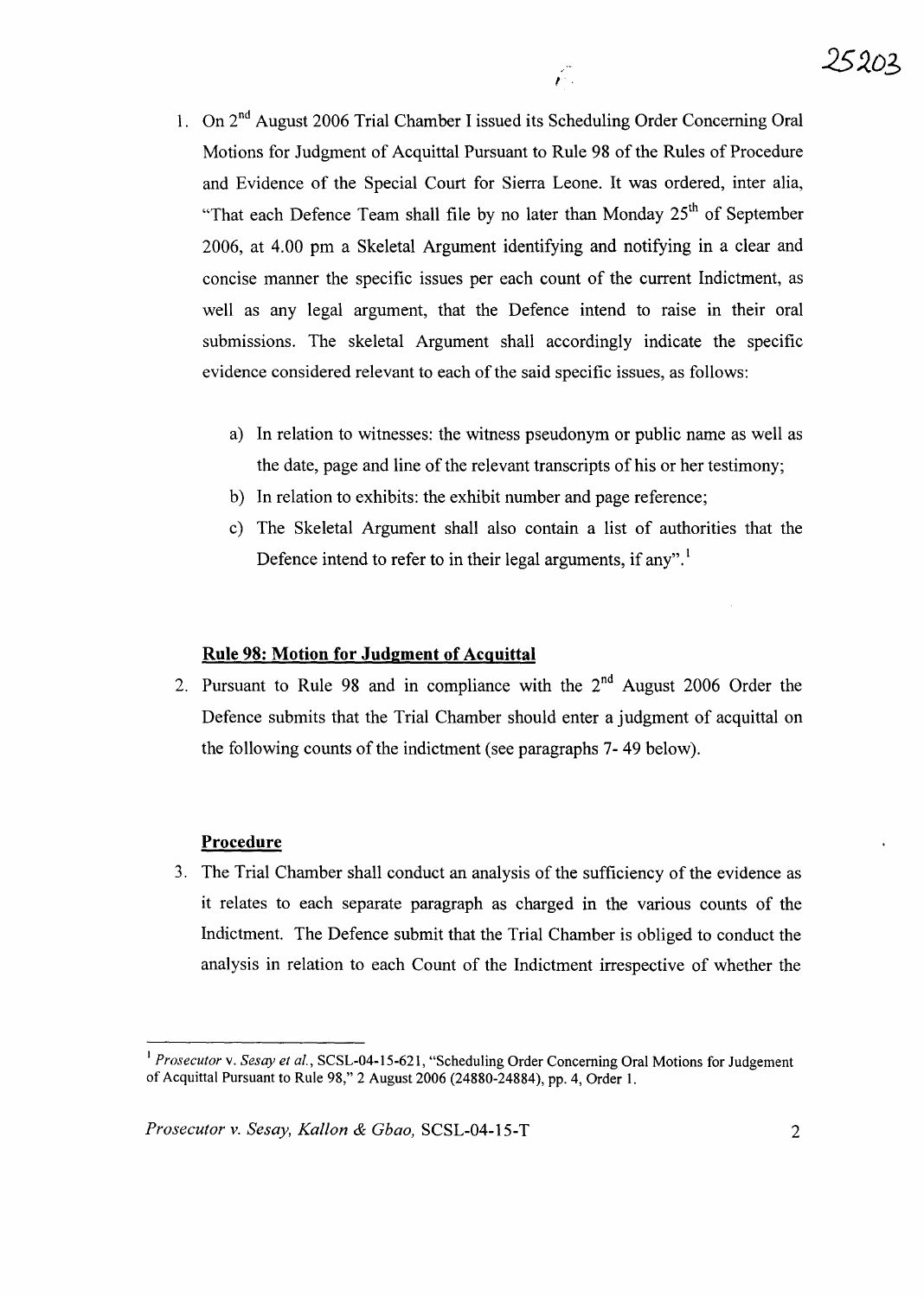Defence makes submissions. In *Prosecutor* v *Oric,* Judge Agius, speaking about the amendments to Rule 98 in the ICTY stated that:

the whole procedure is no longer really party-driven. And you will also notice that the new Rule *98bis* motion does not say that at the close of the Prosecutor's case the Trial Chamber 'may,' but it says 'shall.' ... [I]t has become mandatory now for the Trial Chamber to embark on this Rule *98bis* acquittal exercise at the end of the Prosecutor's case and need not wait for the Defence to file or to make any application for the acquittal of the client. $<sup>2</sup>$ </sup>

#### **Applicable Standard Under Rule 98**

- 4. Trial Chamber I has previously held that the standard it will apply is not whether the evidence is such as "should" support a conviction, but rather, such as "could" support a conviction... it follows that if the evidence available at the close of the case for the Prosecution, is not such as it "could" support a conviction in respect of one or more counts, a Decision of Acquittal should be entered on that or on those counts".  $3$
- 5. This skeleton argument contains the limited submissions which the Defence consider appropriate and meritorious at this stage of the proceedings, having regard to the Prosecution's abject failure to provide the specific legal categorisation of a large number of factual allegations. The Defence have attempted to discern the Prosecution's eventual case in relation to these factual allegations. Accordingly the submissions herein are not to be understood as impliedly asserting that the remainder of the Prosecution case could properly sustain any convictions.
- 6. The Defence reserves it right to submit on all issues of law and fact at the close of the Defence case or at any other appropriate time.

<sup>2</sup> *Prosecutor* v. *Oric,* IT-03-68-T, Transcript of 4 May 2005, page 7853.

*<sup>3</sup> Prosecutor* v. *Norman et aI.,* SCSL-04-14-473, "Decision on Motions for Judgement of Acquittal Pursuant to Rule 98," 21 October 2005 (14009-14043), pp. 7, para. 35, and pp. 10, para. 51.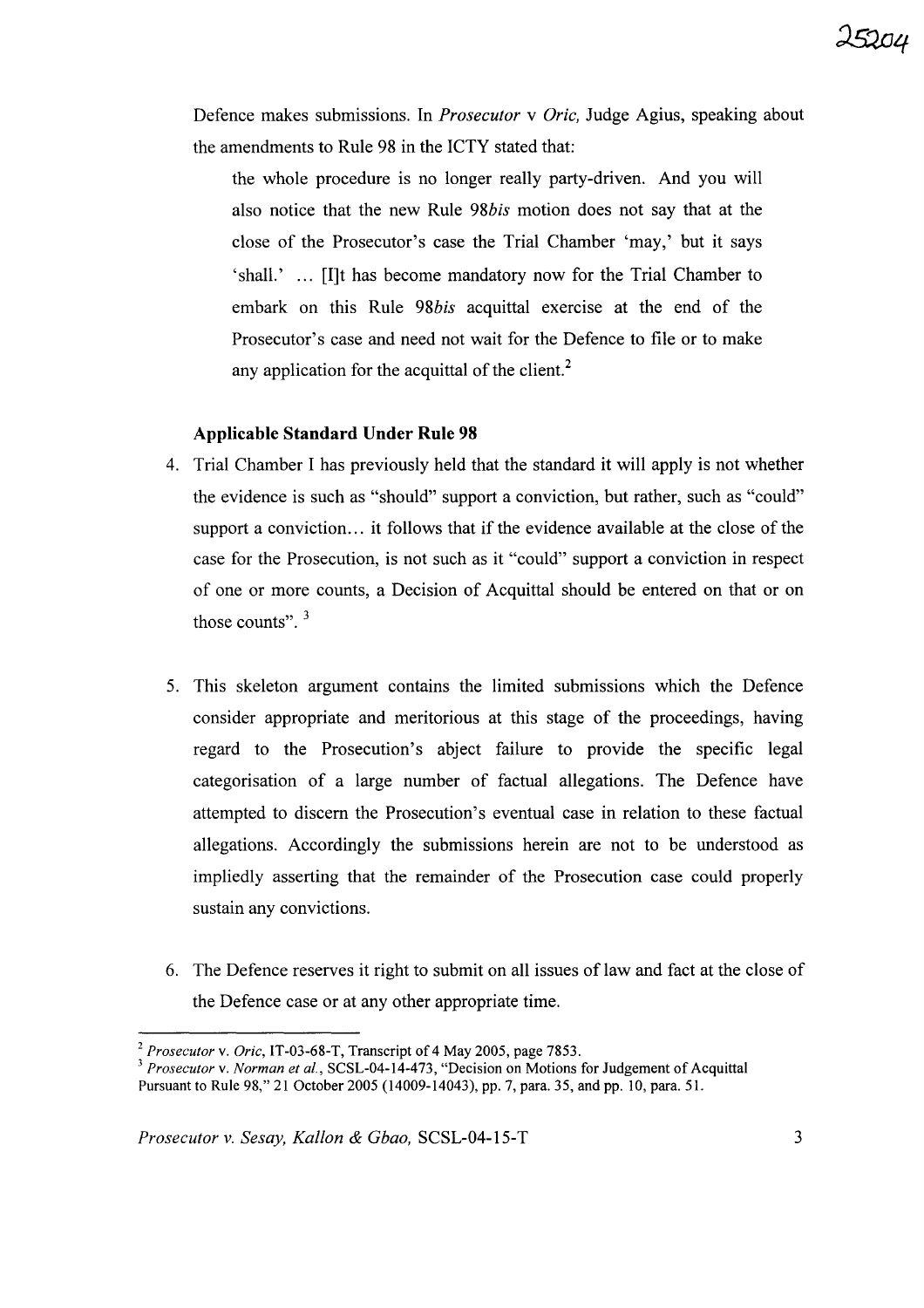#### **Counts 3 - 5 Unlawful Killings**

#### **Bo District**

- 7. The Prosecution have failed to adduce evidence of unlawful killings in Telu and Mamboma.
- 8. It is submitted that there is no evidence capable of supporting a conviction in respect of the offence of Extermination as a Crime Against Humanity, Murder as a Crime Against Humanity and Murder as a Violation of Article 3 Common to the Geneva Conventions and of Additional Protocol **II,** in respect of acts, which took place between about 1 June 1997 and 30 June 1997 in these locations, as alleged in paragraph 46 of the Indictment.

#### **Kono District**

- 9. The Prosecution have failed to adduce evidence of unlawful killings in Foindu, Willifeh and Biaya.
- 10. It is submitted that there is no evidence capable of supporting a conviction in respect of the offence of Extermination as a Crime Against Humanity, Murder as a Crime Against Humanity and Murder as a Violation of Article 3 Common to the Geneva Conventions and of Additional Protocol **II,** in respect of acts, which took place between about 14 February 1998 and 30 June 1998 in these locations, as alleged in paragraph 48 of the Indictment.

#### **Koinadugu District**

11. The Prosecution have failed to adduce evidence of unlawful killings in Heremakono, Kumalu (or Kamalu), Katombo and Kamadugu.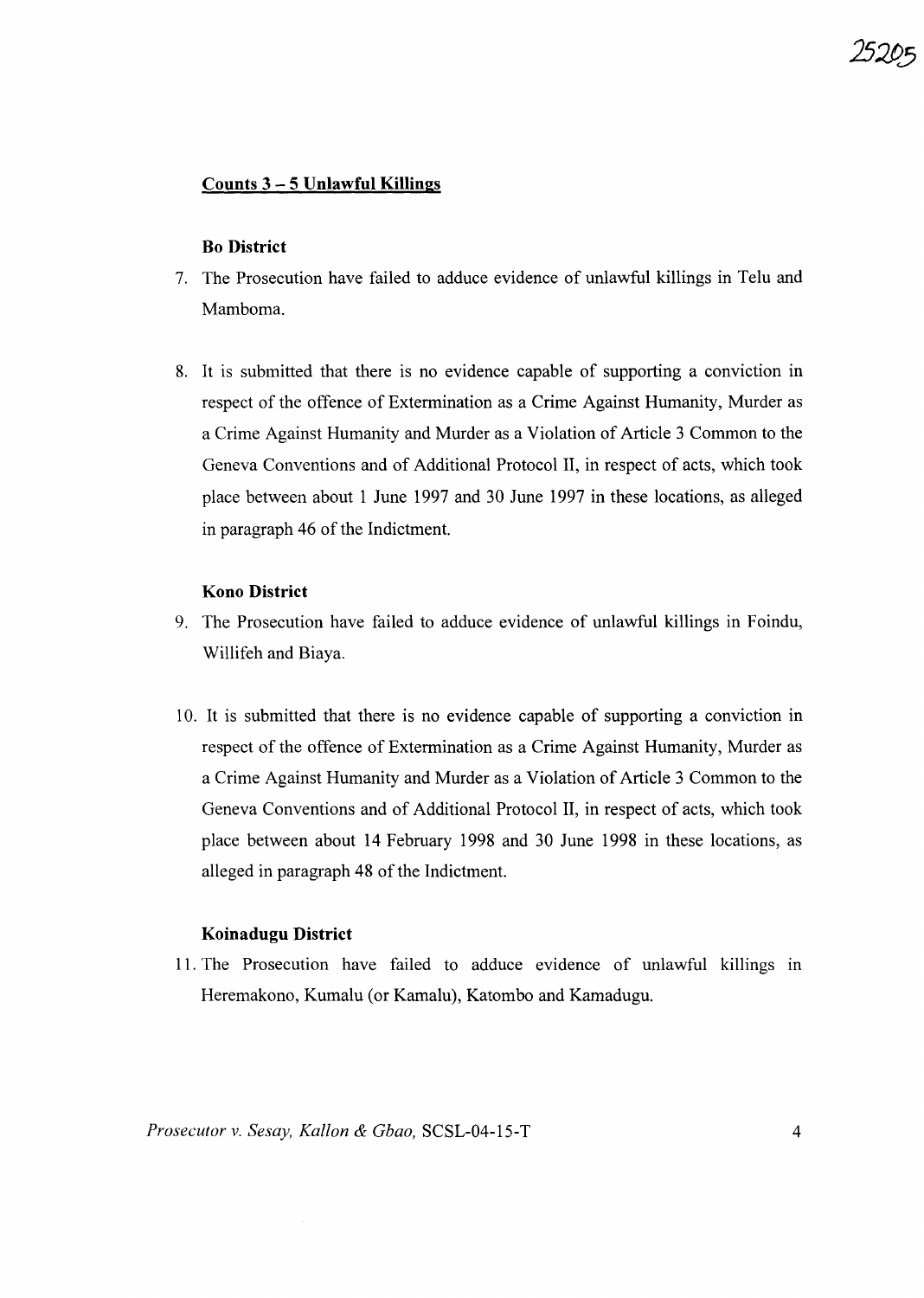

12. It is submitted that there is no evidence capable of supporting a conviction in respect of the offence of Extermination as a Crime Against Humanity, Murder as a Crime Against Humanity and Murder as a Violation of Article 3 Common to the Geneva Conventions and of Additional Protocol **II,** in respect of acts, which took place between about 14 February 1998 and 30 September 1998 in these locations, as alleged in paragraph 50 of the Indictment.

# **Port Loko District**

- 13. The Prosecution have failed to adduce evidence of unlawful killings in Tendakum.
- 14. It is submitted that there is no evidence capable of supporting a conviction in respect of the offence of Extermination as a Crime Against Humanity, Murder as a Crime Against Humanity and Murder as a Violation of Article 3 Common to the Geneva Conventions and of Additional Protocol **II,** in respect of acts, which took place between about February 1999 and April 1999 in this location, as alleged in paragraph 53 of the Indictment.

#### **Counts 6 - 9: Sexual Violence**

# **Kono District**

- 15. The Prosecution have failed to adduce evidence of sexual violence in Tomendeh, Fokoiya and the AFRC/RUF Camps "Superman camp" and Kissi town camp.
- 16. It is submitted that there is no evidence capable of supporting a conviction in respect of the offence of Rape as a Crime Against Humanity, Sexual slavery and any other form of Sexual Violence as a Crime Against Humanity, Other Inhumane acts as a Crime Against Humanity or Outrages upon personal dignity as a Violation of Article 3 Common to the Geneva Conventions and of Additional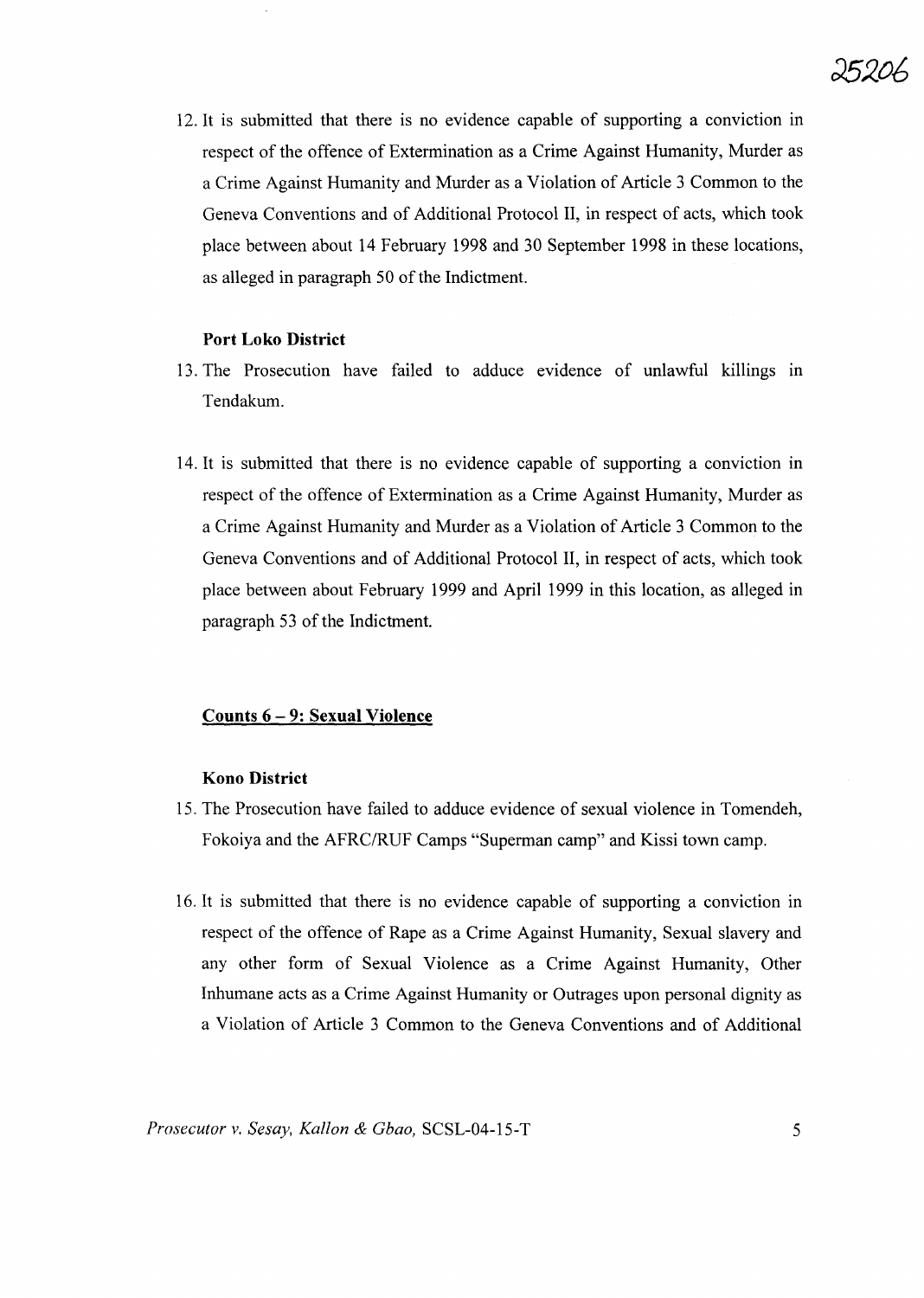Protocol II, in respect of acts, which took place between about 14 February 1998 and 30 June 1998 in these locations, as alleged in paragraph 55 of the Indictment.

#### **Koinadugu District**

- 17. The Prosecution have failed to adduce evidence of sexual violence in Heremakono and Fadugu.
- 18. It is submitted that there is no evidence capable of supporting a conviction in respect of the offence of Rape as a Crime Against Humanity, Sexual slavery and any other form of sexual violence as a Crime Against Humanity, Other Inhumane acts as a Crime Against Humanity or Outrages upon personal dignity as a Violation of Article 3 Common to the Geneva Conventions and of Additional Protocol II, in respect of acts, which took place between about 14 February 1998 and 30 September 1998 in these locations, as alleged in paragraph 56 of the Indictment.

#### **Counts 10 -11: Physical Violence**

#### **Koinadugu District**

- 19. The Prosecution have failed to adduce evidence of physical violence in Konkoba (or Kontoba).
- 20. It is submitted that there is no evidence capable of supporting a conviction in respect of the offence of Violence to Life, health and physical or mental well being of persons, in particular mutilation, as a Violation of Article 3 Common to the Geneva Conventions and of Additional Protocol II, or the offence of Other Inhumane acts, as a Crime Against Humanity, in respect of acts, which took place between about 14 February 1998 and 30 September 1998 in this location, as alleged in paragraph 64 of the Indictment.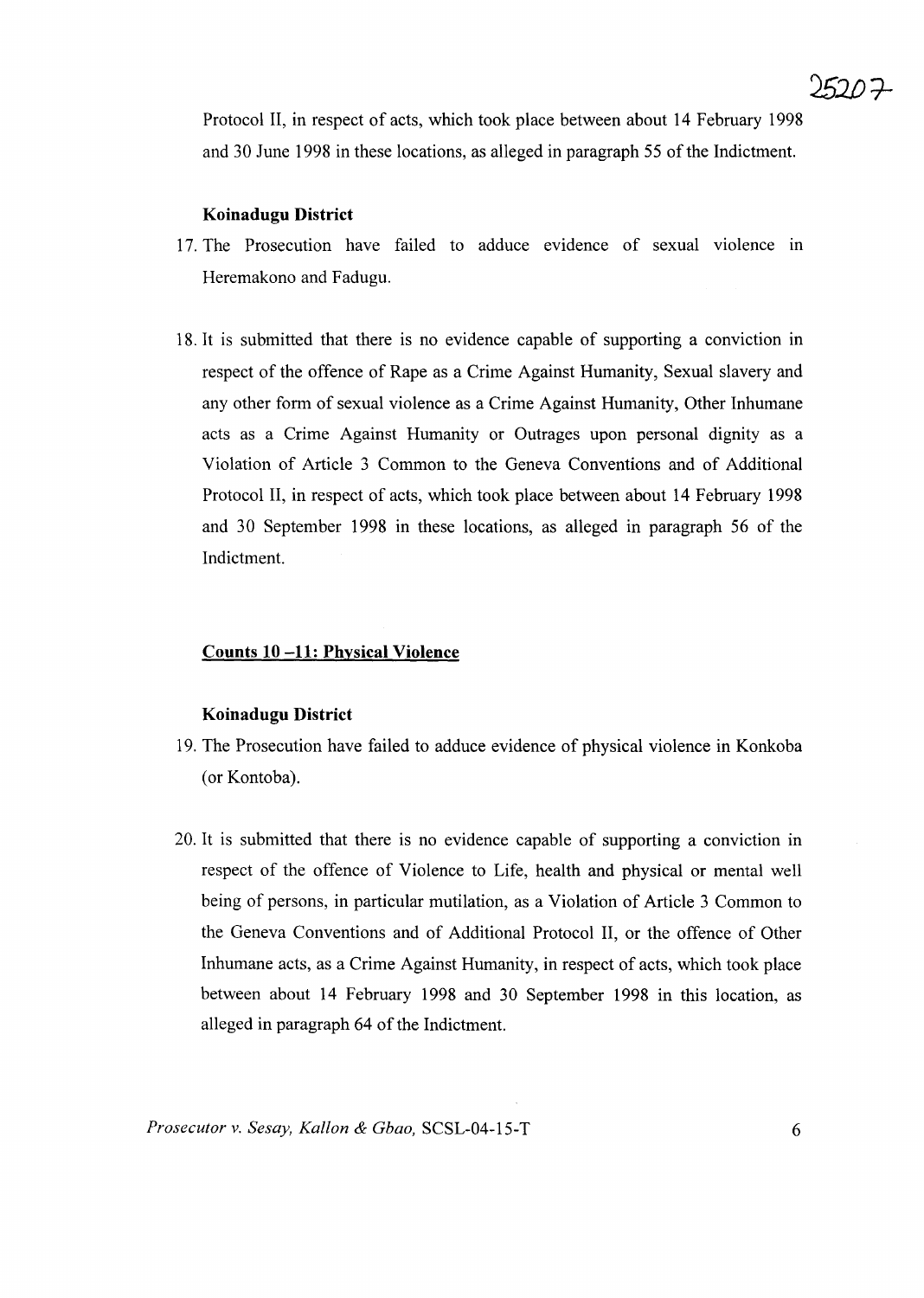#### **Bombali District**

- 21. The Prosecution have failed to adduce evidence of physical violence in Lohondi, Malama and Mamaka.
- 22. It is submitted that there is no evidence capable of supporting a conviction in respect of the offence of Violence to Life, health and physical or mental well being of persons, in particular mutilation, as a Violation of Article 3 Common to the Geneva Conventions and of Additional Protocol **II,** or the offence of Other Inhumane acts, as a Crime Against Humanity, in respect of acts, which took place between about 1 May 1998 and 31 November 1998 in these locations, as alleged in paragraph 65 of the Indictment.

#### **Freetown and the Western Area**

- 23. The Prosecution have failed to adduce evidence of physical violence in Wellington.
- 24. It is submitted that there is no evidence capable of supporting a conviction in respect of the offence of Violence to Life, health and physical or mental well being of persons, in particular mutilation, as a Violation of Article 3 Common to the Geneva Conventions and of Additional Protocol **II,** or the offence of Other Inhumane acts, as a Crime Against Humanity, in respect of acts, which took place between about 6 January 1999 and 28 February 1999 in this location, as alleged in paragraph 66 of the Indictment.

#### **Count 12: Use of Child Soldiers**

25. The Prosecution have failed to adduce evidence that, throughout the Republic of Sierra Leone, AFRC/RUF routinely conscripted, enlisted and/or used boys and girls under the age of 15 to participate in active hostilities. The Prosecution have adduced evidence in relation to Kailahun, Kenema, Kono, Bombali, Koinadugu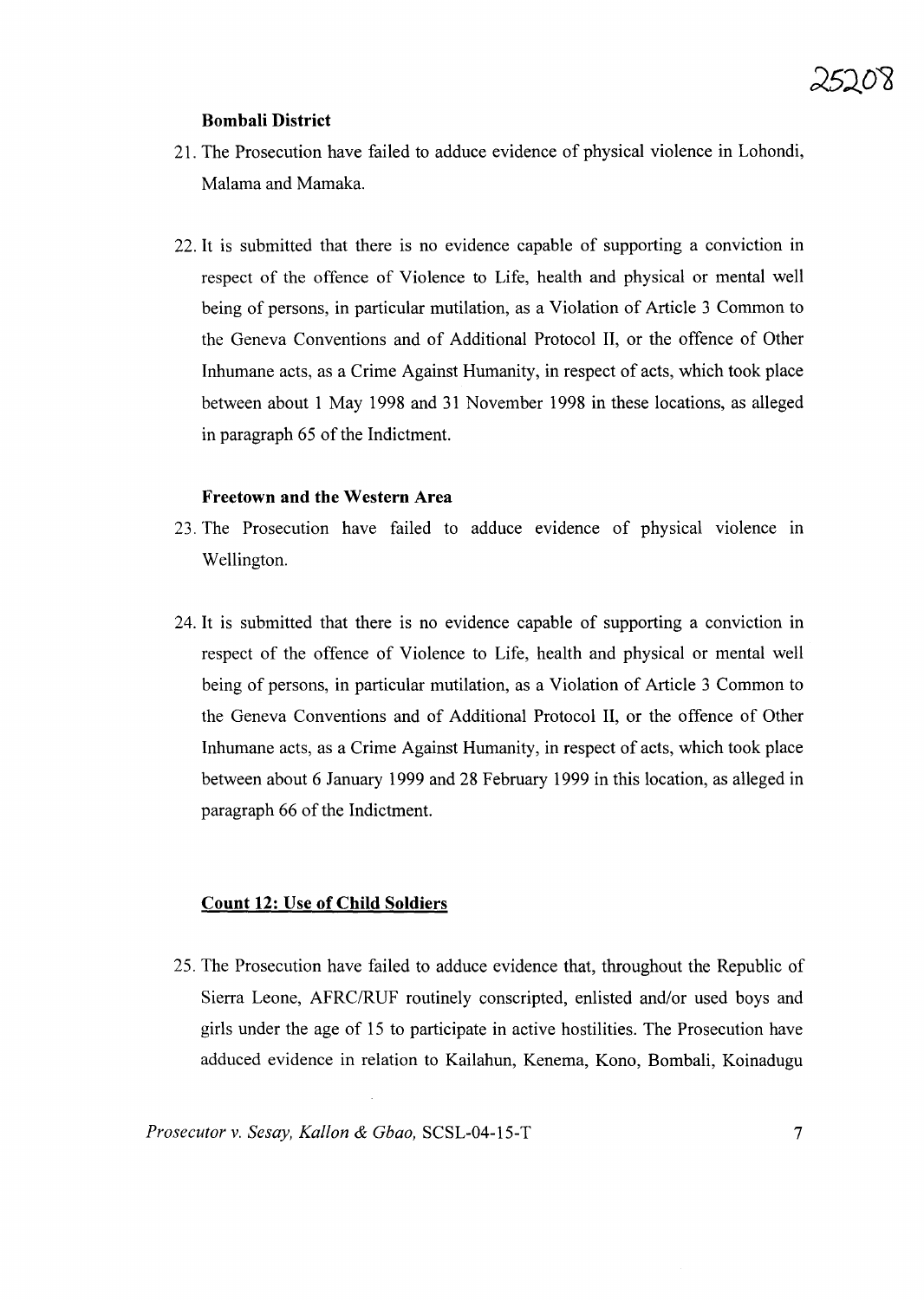and Freetown and the Western Area. The Prosecution have failed to adduce evidence of these alleged acts in Bonthe, Moyamba, Pujehun, Kambia, Bo, Tonkolili or Port Loko.

26. It is submitted that there is no evidence capable of supporting a conviction in respect of the offence of using Child Soldiers as an Other Serious Violation of International Humanitarian Law, in respect of acts in these locations, as alleged in paragraph 68 of the Indictment.

#### **Count 13: Abductions and Forced Labour**

#### **Kono District**

- 27. The Prosecution have failed to adduce evidence of Abductions and Forced Labour in Tomendeh.
- 28. It is submitted that there is no evidence capable of supporting a conviction in respect of the offence of Enslavement as a Crime Against Humanity, in respect of acts, which took place between about **14** February 1998 and January 2000 in this location, as alleged in paragraph 71 of the Indictment.

#### **Koinadugu District**

- 29. The Prosecution have failed to adduce evidence of Abductions and Forced Labour in Heremakono, Kumala (or Kamalu) and Kamadugu.
- 30. It is submitted that there is no evidence capable of supporting a conviction in respect of the offence of Enslavement as a Crime Against Humanity, in respect of acts, which took place between about **14** February 1998 and 30 September 1998 in these locations, as alleged in paragraph 72 of the Indictment.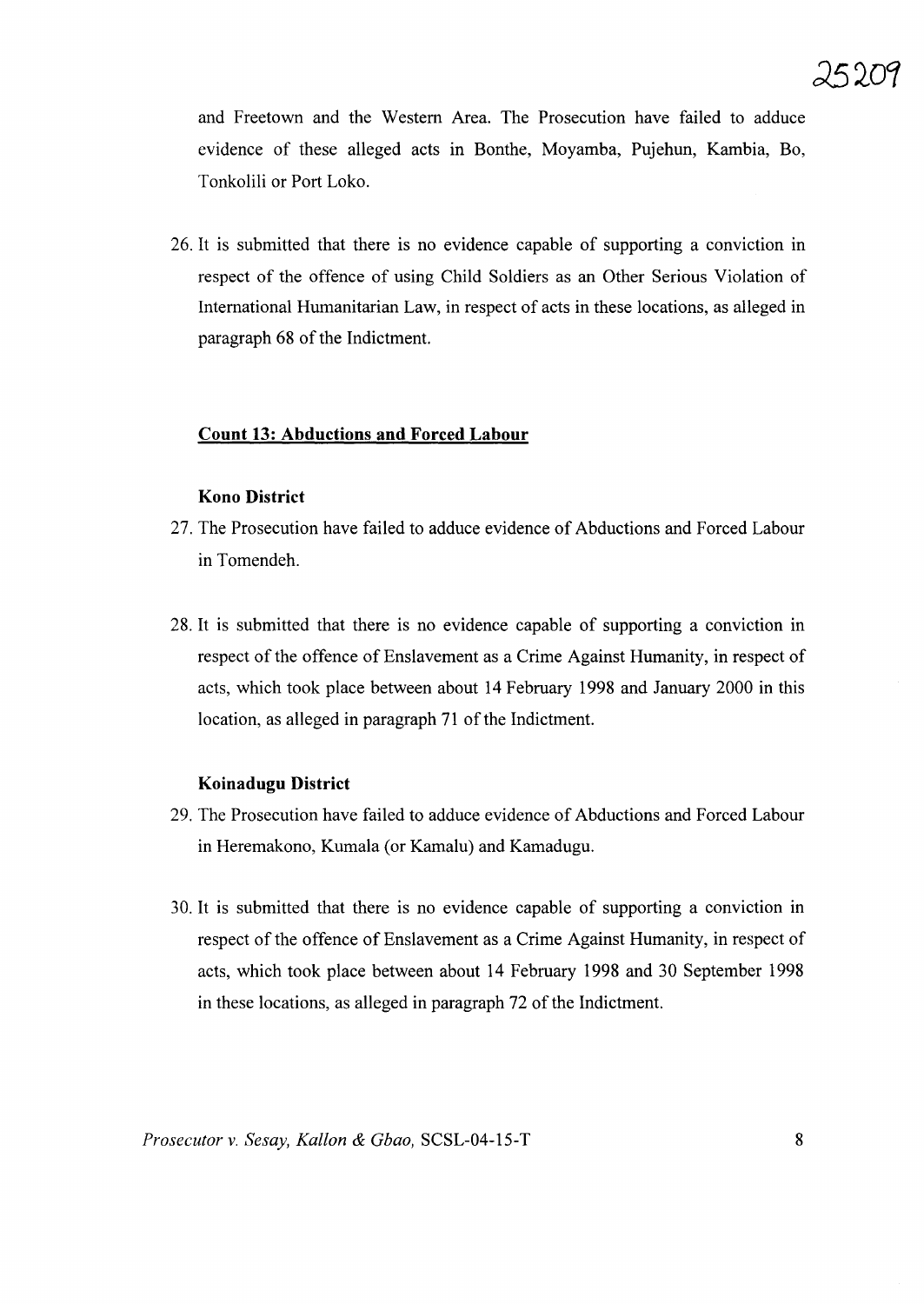#### **Freetown and the Western Area**

- 31. The Prosecution have failed to adduce evidence of Abductions and Forced Labour at Peacock Farm.
- 32. It is submitted that there is no evidence capable of supporting a conviction in respect of the offence of Enslavement as a Crime Against Humanity, in respect of acts, which took place between about 6 January 1999 and 28 February 1999 in this location, as alleged in paragraph 75 of the Indictment.

# **Port Loko District**

- 33. The Prosecution have failed to adduce evidence of Abductions and Forced Labour at Tendakum and Masiaka.
- 34. It is submitted that there is no evidence capable of supporting a conviction in respect of the offence of Enslavement as a Crime Against Humanity, in respect of acts, which took place about the month of February 1999 in these locations, as alleged in paragraph 76 of the Indictment.

# **Count 14: Looting and Burning**

#### **Bo District**

- 35. The Prosecution have failed to adduce evidence of Looting and Burning in Telu and Mamboma.
- 36. It is submitted that there is no evidence capable of supporting a conviction in respect of the offence of Pilllage, as a violation of Article 3 Common to the Geneva Conventions and of Additional Protocol II, in respect of acts, which took place between about 1June1997 and 30 June 1997 in these locations, as alleged in paragraph 78 of the Indictment.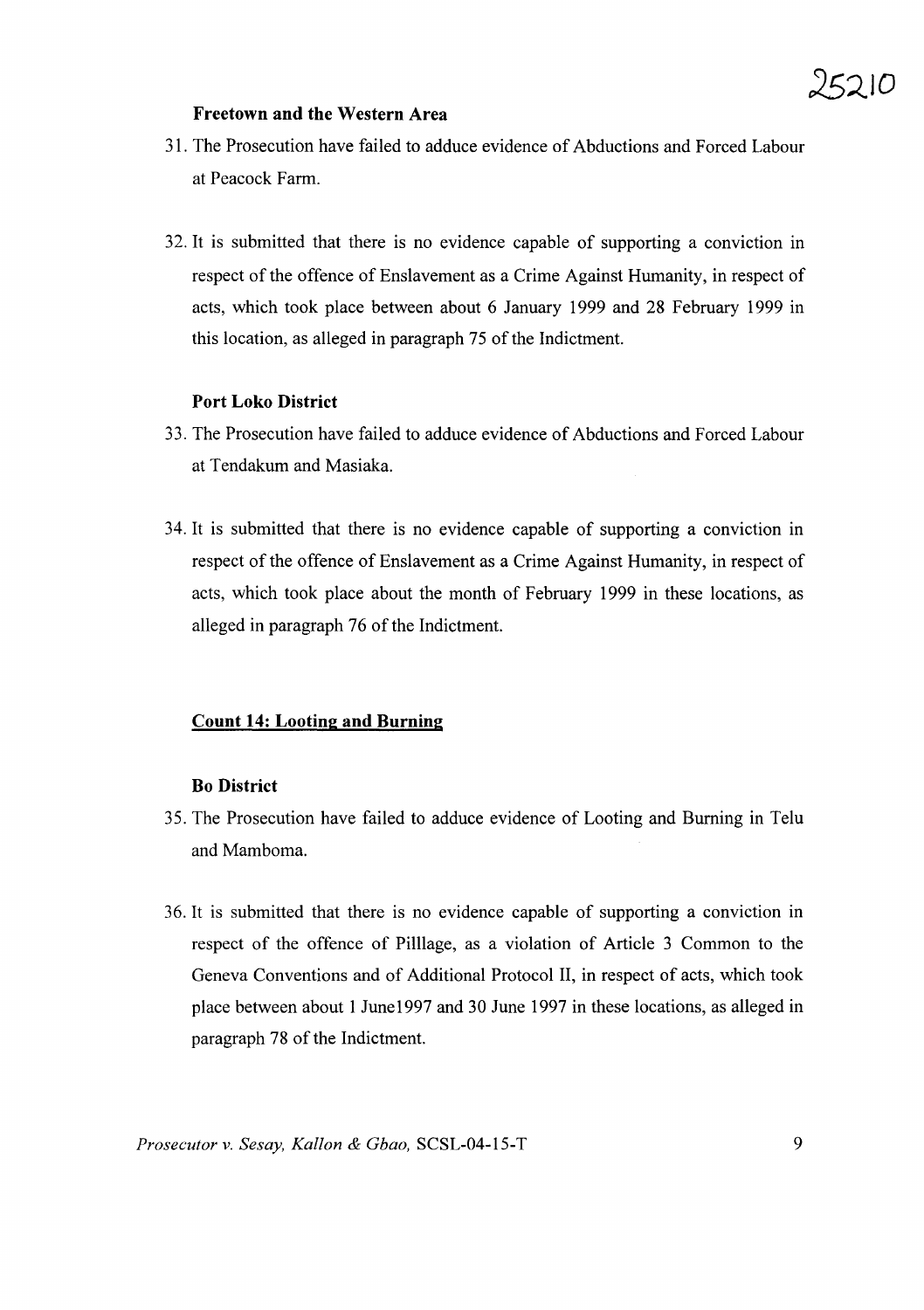## **Koinadugu District**

- 37. The Prosecution have failed to adduce evidence of Looting and Burning in Heremakono and Kamadugu.
- 38. It is submitted that there is no evidence capable of supporting a conviction in respect of the offence of Pillage, as a violation of Article 3 Common to the Geneva Conventions and of Additional Protocol II, in respect of acts, which took place between about 14 February 1998 and 30 September 1998 in these locations, as alleged in paragraph 79 of the Indictment.

# **Kono District**

- 39. The Prosecution have failed to adduce evidence of Looting and Burning in Foindu and Yardu Sando.
- 40. It is submitted that there is no evidence capable of supporting a conviction in respect of the offence of Pilllage, as a violation of Article 3 Common to the Geneva Conventions and of Additional Protocol II, in respect of acts, which took place between about 14 February 1998 and 30 June 1998 in these locations, as alleged in paragraph 80 of the Indictment.

#### **Counts 15 - 18: Attacks on UNAMSIL personnel**

- 41. The Prosecution have failed to adduce evidence that there were any attacks on "humanitarian assistance workers" between about 15 April 2000 and 15 September 2000.
- 42. It is submitted that there is no evidence capable of supporting a conviction in respect of the offence of: Intentionally directing attacks against personnel involved in a humanitarian assistance mission (as opposed to peacekeeping), as an other serious violation of International Humanitarian Law, or the offence of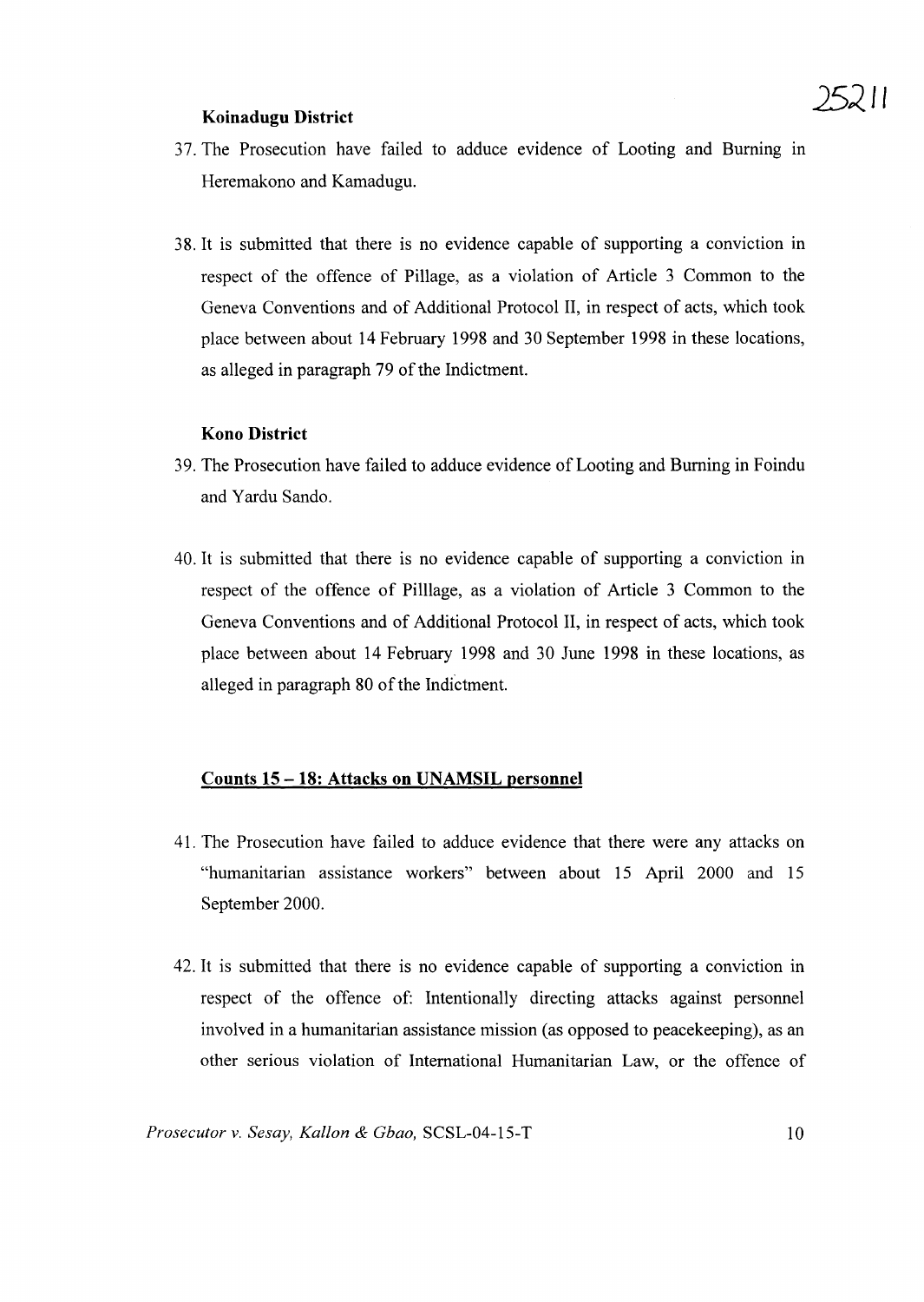

Murder, as a Crime against Humanity, or the offence of: Violence to life, health and physical or mental well-being of persons, in particular Murder, as a Violation of Article 3 Common to the Geneva Conventions and of Additional Protocol II or the offence of abductions and taking as hostage, taking of hostages as a Violation of Article 3 Common to the Geneva Conventions and of Additional Protocol II, in respect of acts to or upon "humanitarian assistance workers", which took place between about 15 April 2000 and 15 September 2000, as alleged in paragraph 83 of the Indictment.

# **"Not limited to locations within Bombali, Kailahun, Kambia, Port Loko and Kono Districts"**

- 43. The Prosecution have failed to adduce evidence that the AFRC/RUF engaged in widespread attacks against UNAMSIL peacekeepers except in Bombali, Kailahun, Kambia and Kono. The Prosecution have failed to adduce evidence that any attacks took place in Port Loko or elsewhere.
- 44. It is submitted that there is no evidence capable of supporting a conviction in respect of the offence of: Intentionally directing attacks against UNAMSIL peacekeepers as an other serious violation of International Humanitarian Law, or the offence of Murder, as a Crime against Humanity, or the offence of: Violence to life, health and physical or mental well-being of persons, in particular Murder, as a Violation of Article 3 Common to the Geneva Conventions and of Additional Protocol II or the offence of abductions and taking as hostage, taking of hostages as a Violation of Article 3 Common to the Geneva Conventions and of Additional Protocol II, in respect of acts to or upon UNAMSIL peacekeepers, which took place between about 15 April 2000 and 15 September 2000, as alleged in paragraph 83 of the Indictment.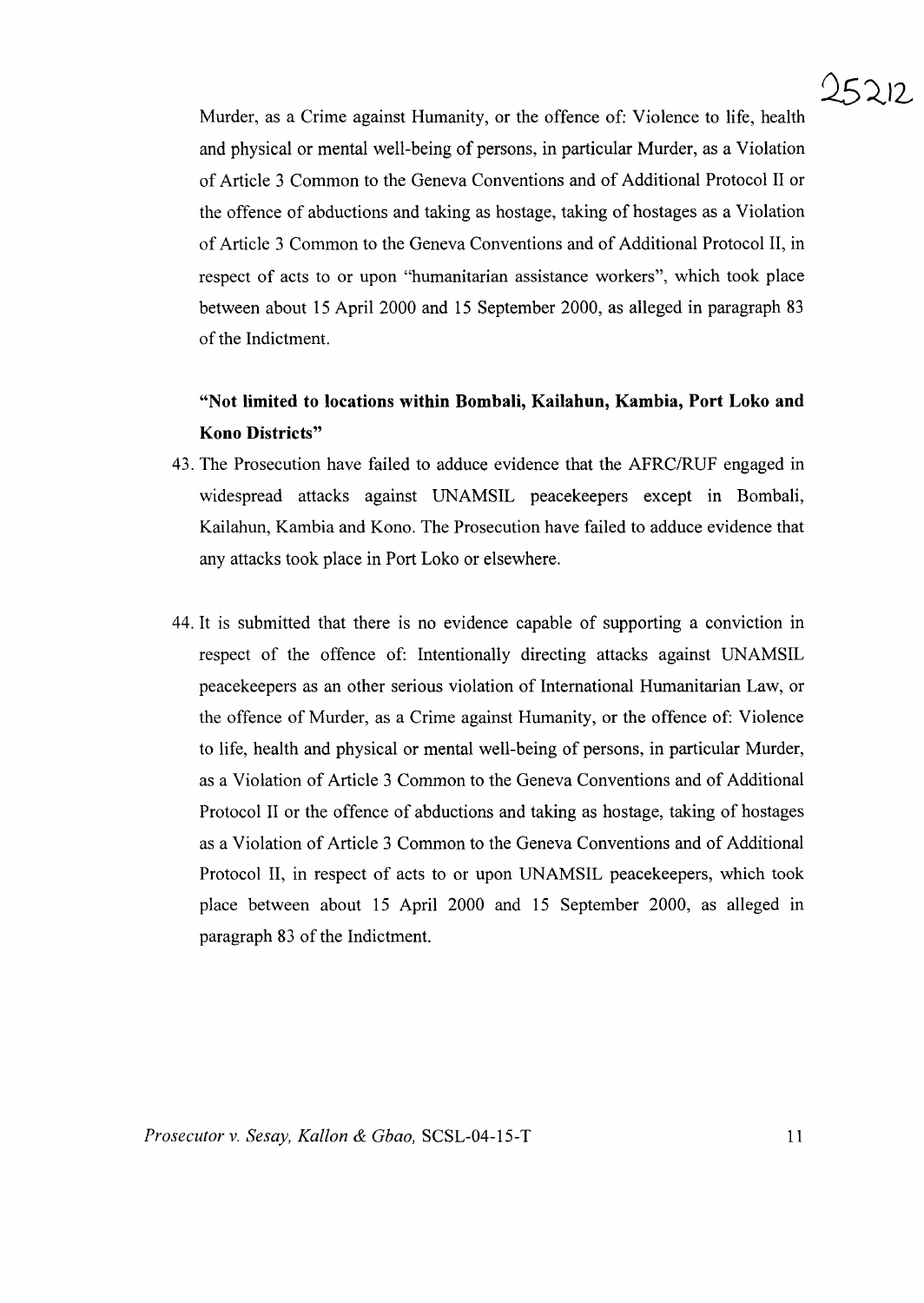# **Count 8 thus is legally impermissible and/or is duplicitous and/or is entirely redundant**

Only "acts of a non-sexual nature" fall within Article 2(i)

- 45. "The clear legislative intent behind the statutory formula 'any other form of sexual violence' in Article 2.g. is the creation of a category of offences of sexual violence of a character that do not amount to any of the earlier enumerated sexual crimes, and that to permit such other forms of sexual violence to be charged as 'other inhumane acts' offends against the rule against multiplicity and uncertainty".<sup>4</sup>
- 46. It is submitted that, "in light of the separate and distinct residual category of sexual offences under Article 2(g).... Article 2(i)... even if residual, must logically be restrictively interpreted as covering only acts of a non-sexual nature amounting to an affront to human dignity".<sup>5</sup>
- 47. It is submitted that the logic of Hon. Justice Julia Sebutinde's "separate concurring opinion<sup>%</sup> based on the foregoing majority reasoning of Trial Chamber I is compelling. There can be no doubt that the Prosecution intends that the factual basis of Count 8 contains acts of a sexual nature. This is evidenced in particular by the following:
	- (i) The Prosecution claim that "the factual allegations underlying (Count 8) are the same factual allegations...which support the sexual violence charges"; $<sup>7</sup>$  and that forced marriages are "acts of sexual</sup> violence",<sup>8</sup>

*<sup>4</sup> Prosecutor* v. *Norman et aI.,* SCSL-04-14-434, "Reasoned Majority Decision on Prosecution Motion for a Ruling on the Admissibility of Evidence," 24 May 2005, para. 19(iii)(c).

 $<sup>5</sup>$  Ibid, para. 19(iii)(b).</sup>

<sup>6</sup> *Prosecutor* v. *Brima et aI.,* SCSL-04-16-469, "Decision on Defence Motions for Judgment of Acquittal Pursuant to Rule 98," 31 March 2006 (17890- 17991) at 17987-17991.

<sup>7</sup> *Prosecutor* v. *Sesay et aI.,* SCSL-04-14-005, "Prosecution Request for Leave to Amend the Indictment," 9 February 2004 (179-189), at para. 10; and *Prosecutor* v. *Norman et aI.,* SCSL-04-14-020, "Prosecution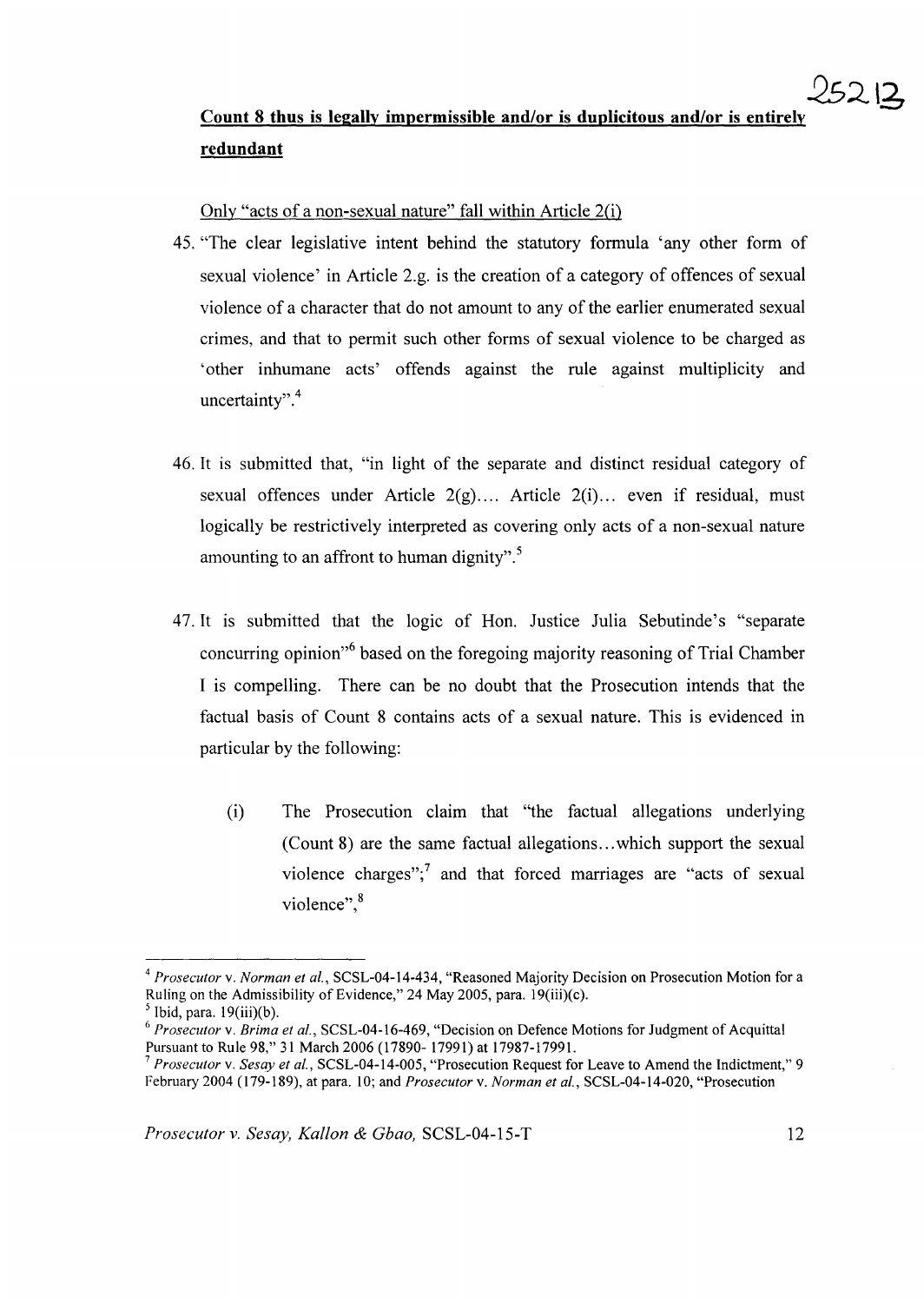# $25214$

- (ii) Trial Chamber I's unequivocal ruling inter alia that Count 8 "is as much sexual, indeed a gender offence as those that were included in the initial indictments and that feature in the current consolidated indictment... Forced Marriage is in fact... a "kindred offence to those that exist in the indictment in the view of the commonality of the ingredients needed to prove offences of this nature..."<sup>9</sup> and
- (iii) The evidence of TFl-369 who repeatedly held that being a bush wife involved acts of a sexual nature. For example a "bush wife'... satisfied [her husband] whenever and however he wanted".<sup>10</sup>
- 48. The Prosecution case thus intends that Count 8 should incorporate acts of a sexual nature. These acts are alleged to be the underlying basis for the Count. This is legally (and logically) impermissible since only acts of a non-sexual nature may fall within Article 2(i).
- 49. Count 8 thus is legally impermissible and/or is duplicitous and/or is entirely redundant. In the interests of fairness and judicial economy it ought to be dismissed.

#### **Request**

50. The Defence submit that the charges herein discussed ought to be dismissed as lacking sufficient evidence and/or as legally unsustainable.

Reply to Defence Response to Request for Leave to Amend the Indictment," 24 February 2004, (378-395) at paras. 4 and 11.

<sup>S</sup> *Prosecutor* v. *Norman et aI.,* SCSL-04-14-005, "Prosecution Request for Leave to Amend the Indictment," 9 February 2004 (102-218), at paras. 5, 11, and 12.

<sup>9</sup> *Prosecutor* v. *Sesay et aI.,* -04-15-108, "Decision on Prosecution Request for Leave to Amend the Indictment," 6 May 2004 (5971-5992), at paras. 50 and 51.

<sup>&</sup>lt;sup>10</sup> Prosecutor v. *Sesay et al.*, Court Exhibit 138, Expert Report on the Phenomenon of Forced Marriage, at court page 12095, paragraph 3, lines 1-3.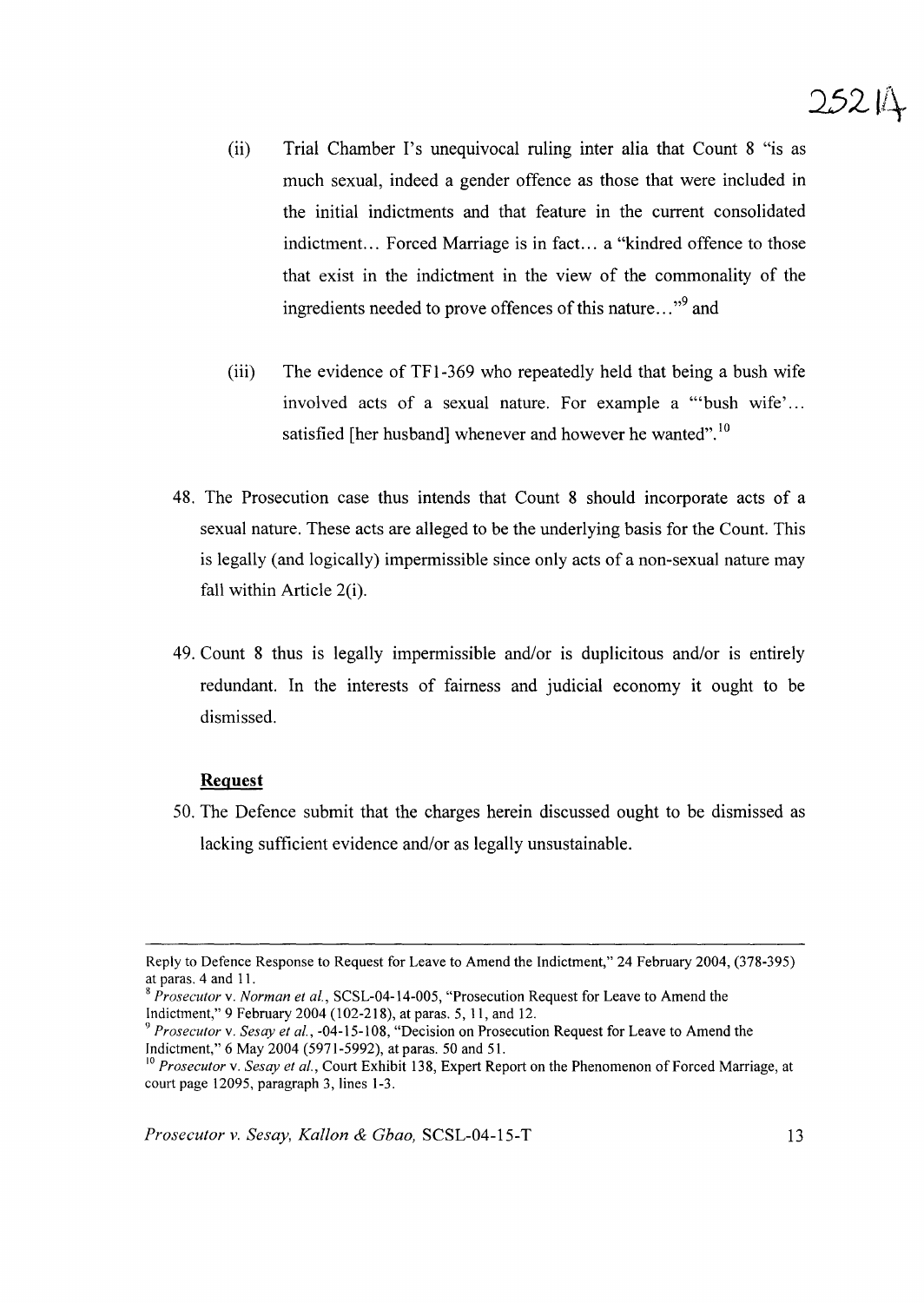Dated 25<sup>th</sup> September 2006

(./' ~/.. ., ..  $x^2$ £,J-Y~~JOrdash '\\Sareta Ashraph

*Prosecutor* v. *Sesay, Kallon* & *Gbao,* SCSL-04-15-T 14

 $25215$